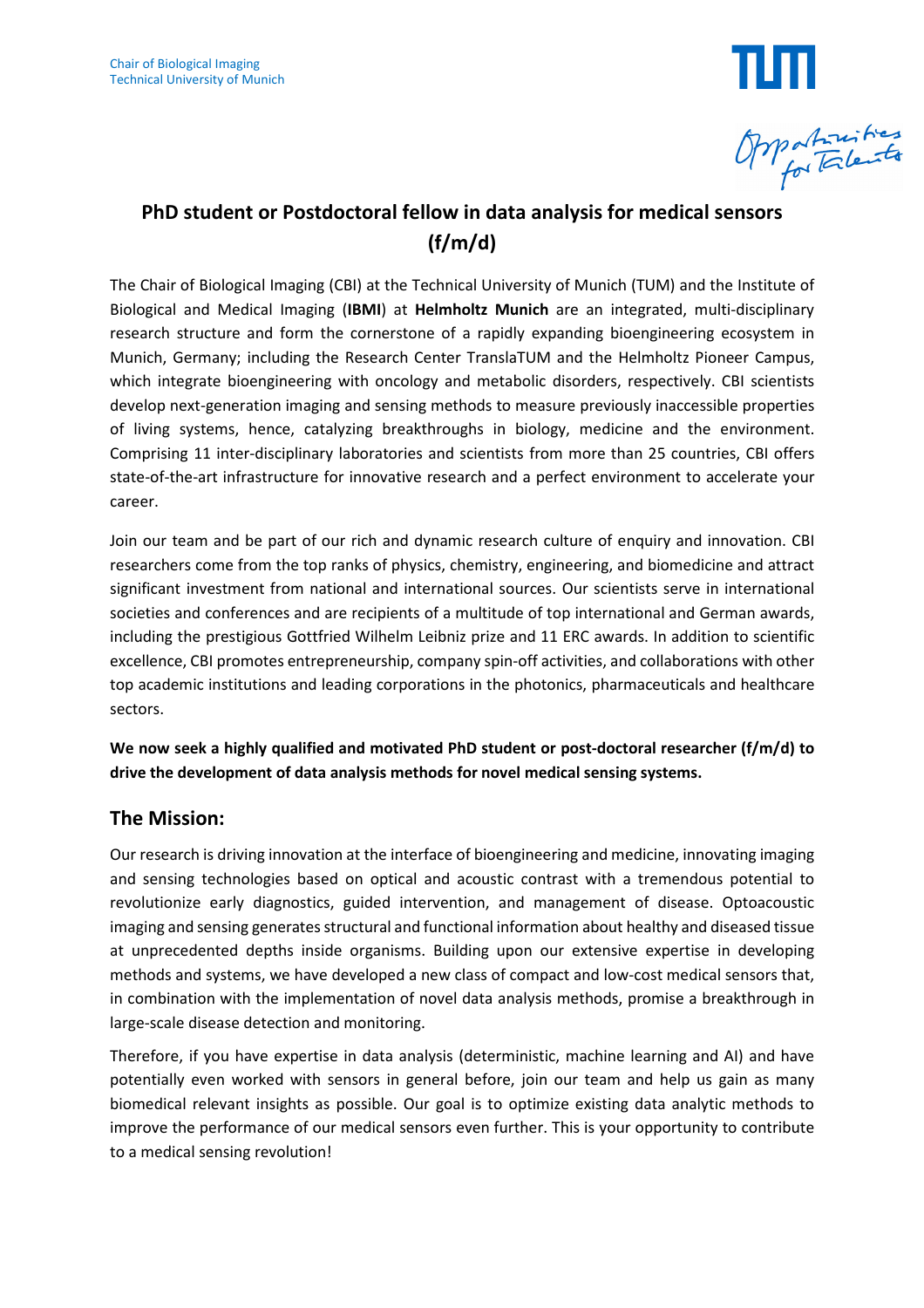

#### **Your profile:**

The successful applicant must have the following:

- Master degree (and Ph.D. for postdocs) in Computer Science, Mathematics, Physics, Electrical Engineering or related discipline.
- Excellent track record of research achievements and publications in top-ranked journals.
- Strong motivation, scientific curiosity and commitment to scientific excellence.
- Experience in data analytics (machine learning, AI, deterministic).
- Experience with sensing data is a plus.
- Programming skills in MATLAB / Python.
- Team player skills and enthusiasm to work in a multi-disciplinary, collaborative environment.
- Excellent command of the English language.

## **Our offer:**

We offer you the unique chance to make a difference in future healthcare. At CBI, we strongly believe in scientific excellence and innovation. This is your opportunity to be part of and to advance your career in a world-leading research institute, where bioengineering principles meet today's challenges in biology, medicine and environmental health to develop the solutions of tomorrow. CBI provides a highly international, multi-disciplinary environment with excellent opportunities for professional growth. You will be part of a dynamic, professional and highly motivated team within a stimulating environment and gain international exposure through our partners and collaborators across Europe and the world. We support career development, continued education and life-long learning. For potential PhD students, TUM offers a wide variety of inspiring and challenging PhD programs, which will supplement your research training.

Situated on the foothills of the Alps, Munich is consistently ranked as one of the most vibrant and enjoyable cities in the world, with an exceptionally quality of life. Greater Munich is also home to several world-class universities and research institutes, creating a truly inspiring intellectual atmosphere.

The successful applicant will initially have a 2-year contract, with the possibility of extension (3 years for PhD positions). Salary will commensurate with work experience and seniority (TV –L E13 for postdocs; E13-75% for PhD positions). As an equal opportunity and affirmative action employer, TUM explicitly encourages applications from women as well as from all others who would bring additional diversity dimensions to the university's research and teaching strategies. Qualified applicants with physical disabilities will be given preference.